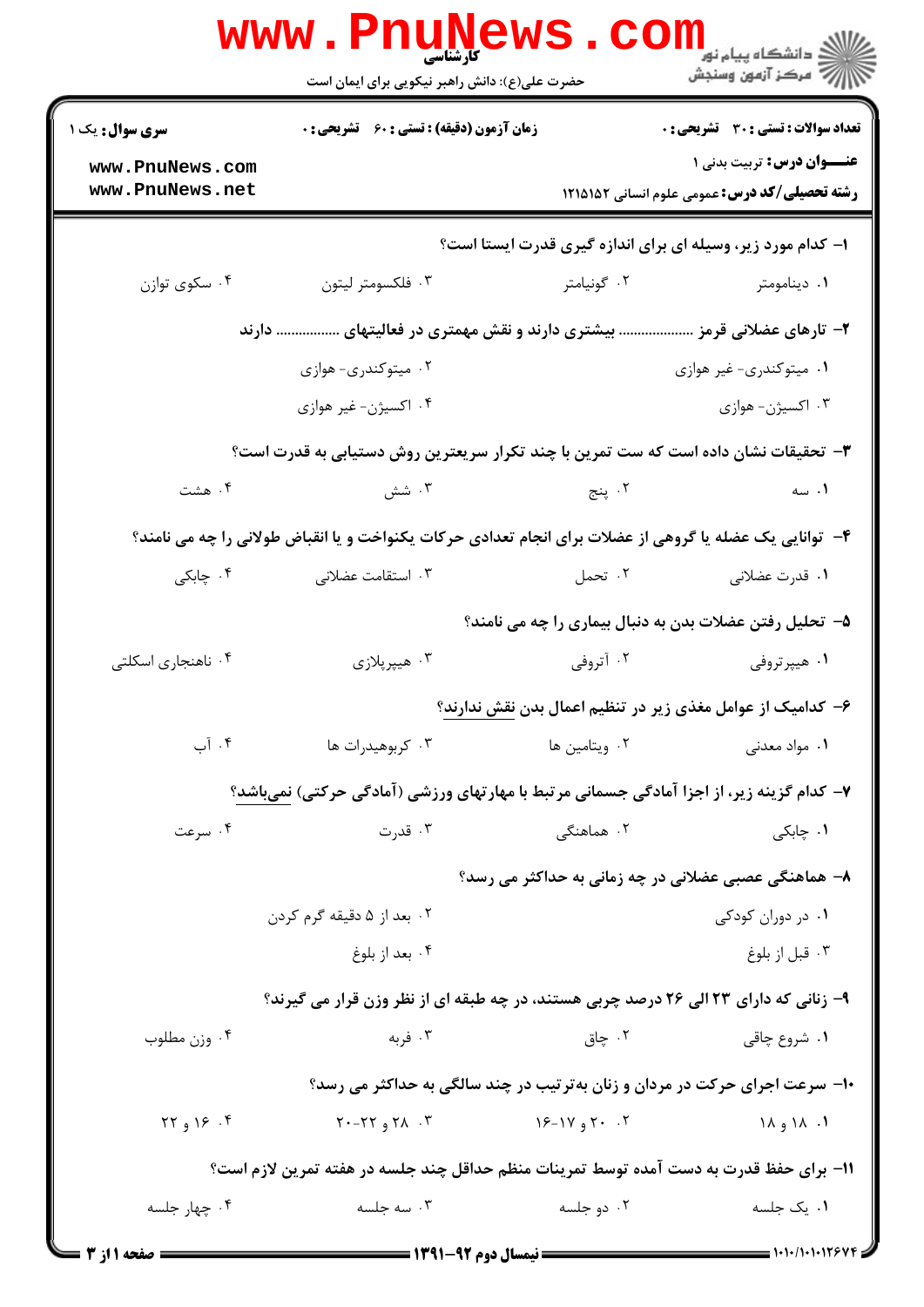| www.PnuNews<br>ر دانشڪاه پيام نور <mark>−</mark><br>ر <i>ا</i> ≫ مرکز آزمون وسنڊش |                                                                                         |                                       |                                                                                          |  |  |
|-----------------------------------------------------------------------------------|-----------------------------------------------------------------------------------------|---------------------------------------|------------------------------------------------------------------------------------------|--|--|
|                                                                                   | حضرت علی(ع): دانش راهبر نیکویی برای ایمان است                                           |                                       |                                                                                          |  |  |
| <b>سری سوال : ۱ یک</b>                                                            | <b>زمان آزمون (دقیقه) : تستی : 60 ٪ تشریحی : 0</b>                                      |                                       | تعداد سوالات : تستي : 30 ٪ تشريحي : 0                                                    |  |  |
| www.PnuNews.com<br>www.PnuNews.net                                                |                                                                                         |                                       | <b>عنــوان درس:</b> تربیت بدنی ۱<br><b>رشته تحصیلی/کد درس:</b> عمومی علوم انسانی ۱۲۱۵۱۵۲ |  |  |
|                                                                                   |                                                                                         |                                       | 12- توانایی حرکت آزادانه مفصل در هر جهت را چه می نامند؟                                  |  |  |
| ۰۴ هماهنگی                                                                        | ۰۳ قدرت                                                                                 | ۰۲ انعطاف                             | ۰۱ سرعت                                                                                  |  |  |
| ۱۳- کدام گزینه جزء اهداف و اثرات گرم کردن محسوب نمیشود؟                           |                                                                                         |                                       |                                                                                          |  |  |
|                                                                                   | ۰۲ افزایش سوخت و ساز                                                                    |                                       | ٠١ افزايش ظرفيت سيستم هوازى                                                              |  |  |
|                                                                                   | ۰۴ افزايش زمان بازتاب                                                                   |                                       | ۰۳ تحریکات دستگاه گردش خون                                                               |  |  |
|                                                                                   |                                                                                         |                                       | ۱۴- رایج ترین و مؤثرترین روش افزایش قدرت کدام است؟                                       |  |  |
|                                                                                   | ۰۲ تغذیه مناسب                                                                          | ٠١ تمرينات اينتروال                   |                                                                                          |  |  |
|                                                                                   | ۰۴ تمرينات با وزنه                                                                      |                                       | ۰۳ شروع ورزش از کودکی                                                                    |  |  |
|                                                                                   |                                                                                         |                                       | ۱۵– از اکسیداسیون هر گرم چربی، چند کیلو کالری انرژی حاصل می شود؟                         |  |  |
| 11.7                                                                              | 9.7                                                                                     | $\lambda$ . T                         | f.1                                                                                      |  |  |
|                                                                                   | ۱۶- "توانایی تغییر مسیر بدن یا بخشی از بدن با سرعت و دقت هر چه تمام تر" را چه می نامند؟ |                                       |                                                                                          |  |  |
| ۰۴ هماهنگ <i>ی</i>                                                                | ۰۳ تعادل                                                                                | ٠٢ استقامت                            | ۰۱ چابکی                                                                                 |  |  |
|                                                                                   | ۱۷- بالا بردن ″ اعتماد به نفس″ از طریق ورزش، جزء کدامیک از اهداف تربیت بدنی است؟        |                                       |                                                                                          |  |  |
| ۰۴ روانی                                                                          | ۲. اجتماعی مسلمه است. ته تودی                                                           |                                       | ۰۱ جسمانی                                                                                |  |  |
|                                                                                   |                                                                                         |                                       | ۱۸– استقامت عضلانی بیشتر به کدامیک از فاکتورهای زیر مربوط می شود؟                        |  |  |
| ۰۴ انعطاف پذیری                                                                   | ۰۳ توان                                                                                 | ۰۲ قدرت                               | ۰۱ سرعت                                                                                  |  |  |
|                                                                                   |                                                                                         |                                       | 1۹– در چاقی هیپرپلاسیا:                                                                  |  |  |
|                                                                                   | ۰۲ وزن تمام بدن کاهش می یابد                                                            |                                       | ۰۱ گلیسرید سلول های چربی افزایش می یابد.                                                 |  |  |
|                                                                                   | ۰۴ مایع میان بافتی سلول های چربی افزایش می یابد                                         | ۰۳ تعداد سلول های چربی افزایش می یابد |                                                                                          |  |  |
|                                                                                   |                                                                                         |                                       | ۲۰- برای محاسبه وزن چربی بدن، مناسب ترین روش کدام است؟                                   |  |  |
|                                                                                   | ۰۲ اندازه گیری لایه چربی شکم                                                            |                                       | ۰۱ اندازه گیری چربی کل بدن                                                               |  |  |
|                                                                                   | ۰۴ اندازه گیری لایه چربی زیر پوستی بوسیله کالیپر                                        |                                       | ۰۳ محاسبه سطح مقطع عضلات                                                                 |  |  |
|                                                                                   |                                                                                         |                                       | <b>۲۱</b> – کدام یک از مواد غذایی زیر انرژی زا هستند؟                                    |  |  |
| ۰۴ هر سه مورد فوق                                                                 | ۰۳ پروتئين ها                                                                           | ۰۲ چربی ها                            | ۰۱ کربوهیدرات ها                                                                         |  |  |
|                                                                                   |                                                                                         |                                       |                                                                                          |  |  |